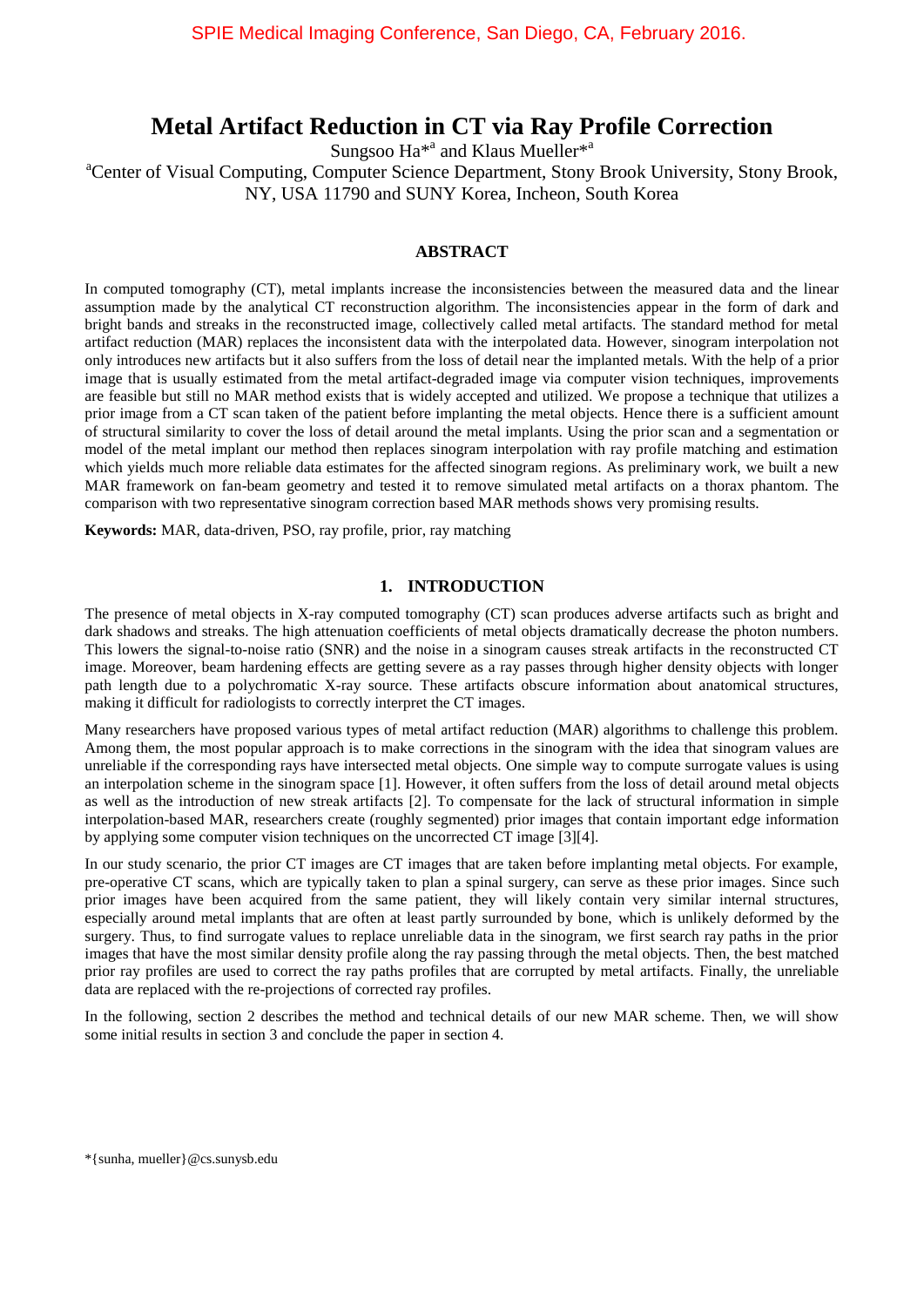

Figure 1. Flow chart of the proposed MAR algorithm. The colored region (or in the dotted box) will be executed for all rays that

#### **2. METHODS**

The proposed MAR framework starts with segmenting implanted metal objects from the uncorrected image. In the sinogram, the regions where the corresponding rays have intersected metal objects are discovered by re-projecting the segmented metal objects. These regions are called *metal shadow*. As the sinogram values under the metal shadow are unreliable because of beam-hardening, photon starvation, and so on, we compute surrogate values using a prior CT image. For now, we restrict the set of candidate prior CT images to those 1) taken from the same patient without metal objects and 2) in different pose but without internal deformation. Here, we define a set of sample points along a ray as *ray profile*. A line integral is computed as the weighted sum of all sample points of a ray profile. Then, the proposed method first extracts (metal artifact corrupted) ray profiles corresponding to metal shadow region and searches the most similar ray profiles from a given prior CT image (See section 2.1). Our new metal artifact correction scheme is applied to the ray profiles as explained in section 2.2. Finally, the sinogram values under the metal shadow are replaced with line integrals of the corrected ray profiles. This ray profile-based metal artifact reduction scheme can be executed several times until the change in the metal artifact reduced CT image is minimal. The overall process is illustrated in Figure 1.

#### **2.1 Ray profile matching**

The similarity between the metal artifact corrupted and artifact-free ray profiles is measured using the weighted root mean square error (RMSE):

$$
similarity(f^{noisy}, f^{clean}, w) = \sqrt{\frac{1}{N} \sum_{i=1}^{N} w_i \cdot (f_i^{noisy} - f_i^{clean})^2}
$$
 (1)

Here, f is a ray profile represented by N sampled values along a ray and the two superscripts, *noisy* and *clean*, indicate the metal artifact corrupted and artifact-free (prior) image, respectively. The weight factor,  $w_i$ , will be zero if  $f_i^{noisy}$  is sampled on metal. The weight factor then gradually increases with distance from the metal objects to lower the influence of ray samples suffering from beam hardening effects, which are usually observed nearby metal objects. Specifically, w is derived from a ray profile extracted from the metal only image such that  $w = 1 - \exp(-\frac{dist(f^{metal})}{h})$  where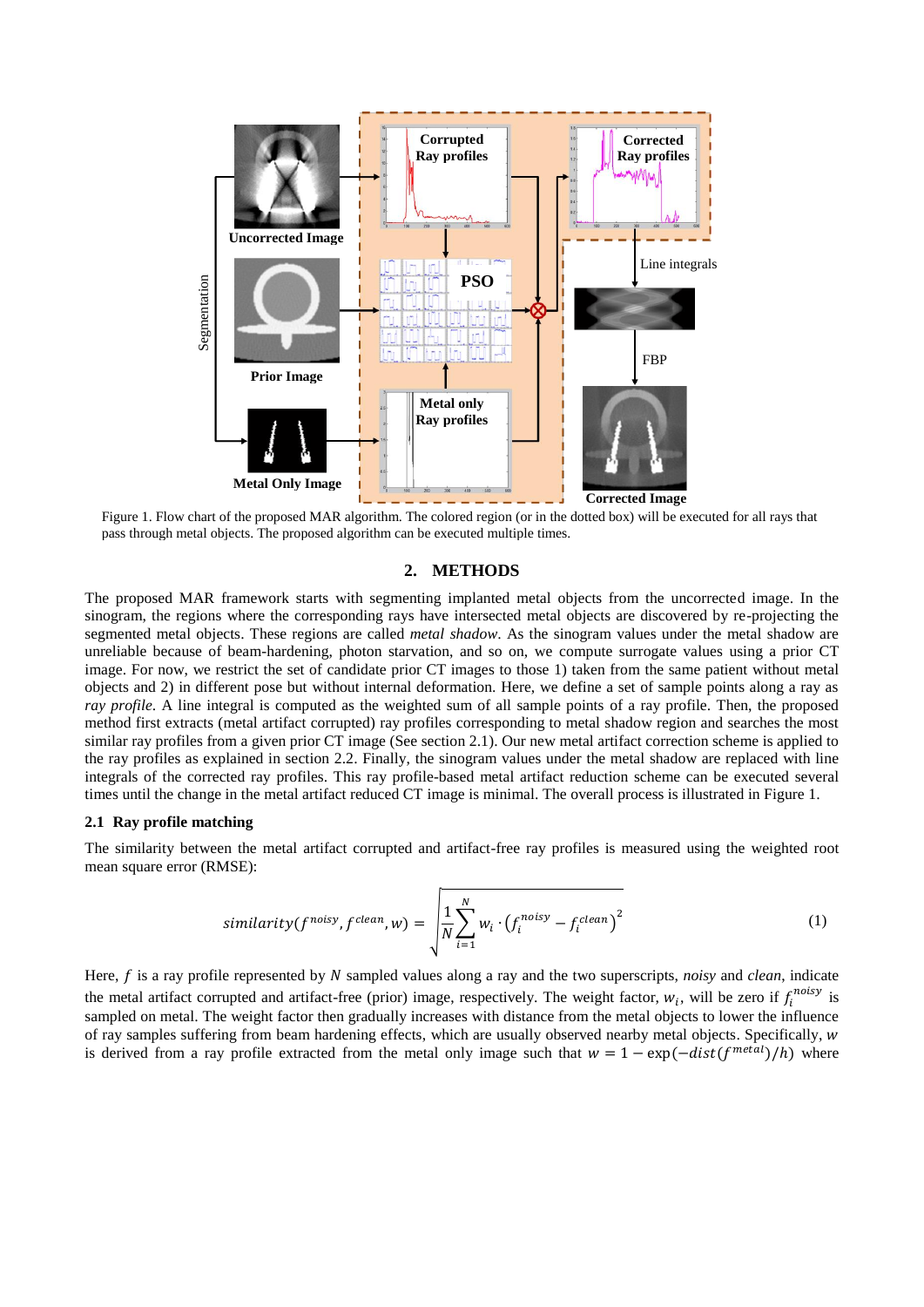

Figure 2. An example of ray profile correction

 $dist(\cdot)$  is a function to compute the distance to the closest non-zero element [5] and h is a smoothness parameter, which is set to 300 in this study. Hence, the similarity measurement relies more on non-metal region less impacted by artifacts.

Since the prior CT image is usually not well aligned with the uncorrected CT image, the most similar ray profiles corresponding to all corrupted ray profiles in each view are found simultaneously by solving the object function using particle swarm optimization (PSO) [6]. This is not only computationally efficient but it also will make our ray profile matching scheme become more robust to internal deformations which, for e.g., can be observed in lung or heart regions.

$$
\hat{\theta} = \arg\min_{\theta} \sum_{i=1}^{M} similarity(F_i^{noisy}, F_{i,\theta}^{clean}, W_i)
$$
\n(2)

The term  $F^{noisy}$  is a  $M \times N$  matrix where each row is a ray profile that is passing through metal objects and W is the corresponding weight matrix. The  $F_\theta^{clean}$  are M ray profiles extracted from the prior image at a view, which is described by CT geometry parameter vector,  $\theta$ . In this study, we used fan-beam CT geometry and all parameters remained the same for both prior and uncorrected CT images except the projection angles. Note that the subscript *i* is used as the index for a ray profile (or row of  $M \times N$  matrix).

#### **2.2 Ray profile based in-painting**

The surrogate values in the metal shadow region are computed by line integrals of corrected ray profiles. The noisy ray profiles are corrected by linear interpolation between the attenuation coefficient of the metal objects and the clean ray profiles if the sample positions are within metal objects; otherwise it is corrected by linear interpolation between the noisy and the clean ray profiles. Note that the clean ray profiles are the most similar ray profiles extracted from the prior CT image as described in section 2.1 (see also Figure 2 for an illustration):

$$
f^{corrected} = \begin{cases} \omega_i^{in} \cdot \rho + (1 - \omega_i^{in}) \cdot f_i^{clean} & i \in R \\ \omega_i^{out} \cdot f_i^{clean} + (1 - \omega_i^{out}) \cdot f_i^{noisy} & i \notin R \end{cases} \tag{3}
$$

The interpolation weighting factor within the metal objects,  $\omega^{in}$ , is computed by dividing the ray profile in the metalonly image by the (constant) linear attenuation coefficient value of the metal object, i.e.  $\omega^{in} = f^{metal}/\rho$ . Conversely, the interpolation weighting factor applied for the outside region of metal objects,  $\omega^{out}$ , is determined such that close to metal objects more emphasis is given to the priors image, i.e.  $\omega^{out} = c \cdot \exp(-\text{dist}(f^{metal})/h)$ , but further away the current image is used. Here, c is a confidence factor on the prior CT image which can be a measurement of the overall similarity between prior and uncorrected images. In this study, the confidence factor is set to 0.7 throughout because we assume that there are less internal deformations (or changes) before and after metal implanting. Investigating this confidence parameter is subject of future research. Figure 2 shows an example of the ray profile correction operation. The final values that will be in-painted into the sinogram are computed as line integrals of the corrected ray profiles.